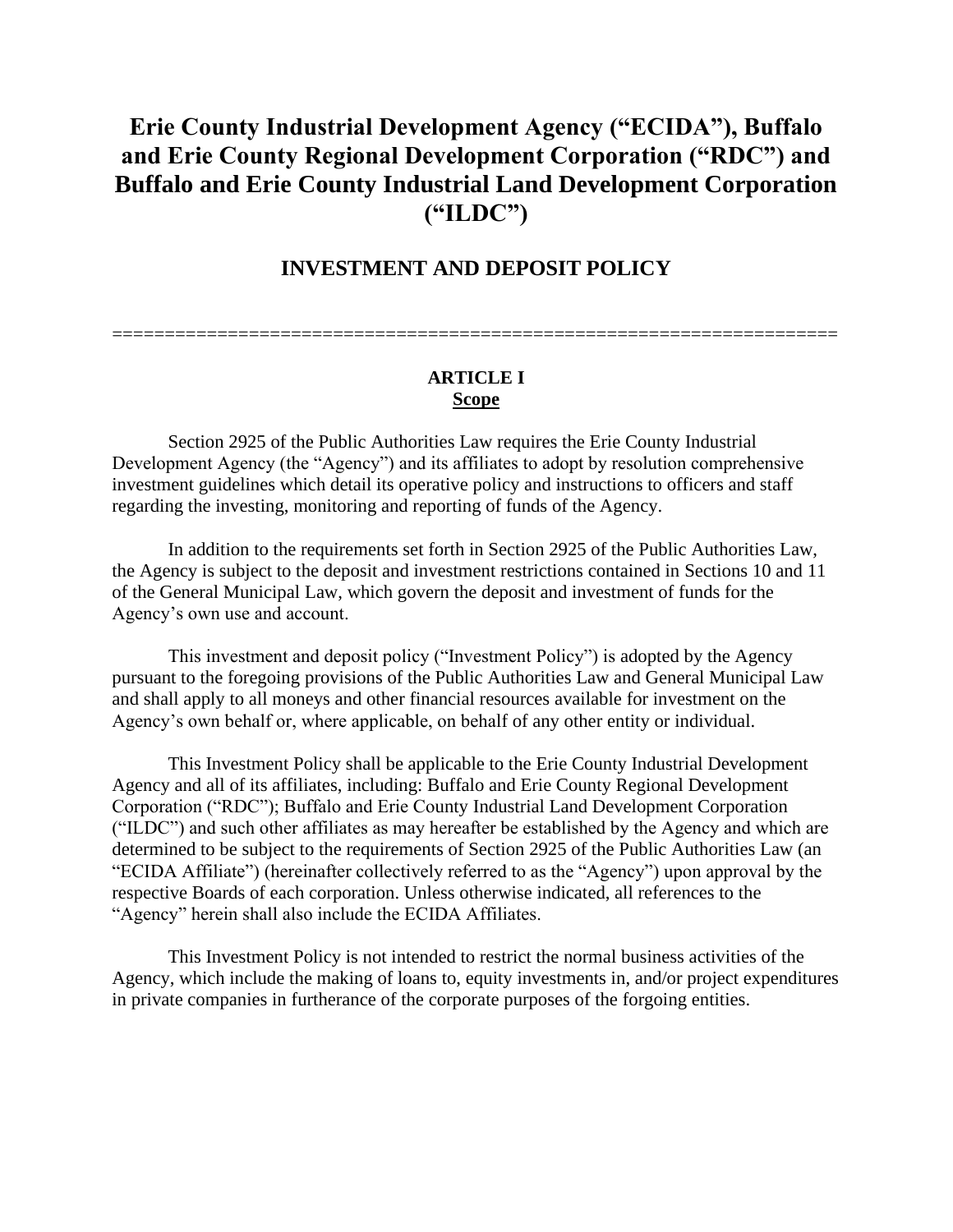#### **ARTICLE II Governing Principles**

## A. Investment Objectives.

The primary objectives of the Agency's investment policy are, in order of priority, as follows: (i) to conform with all applicable federal, state and local laws and legal requirements; (ii) to adequately safeguard principal; (iii) to provide sufficient liquidity to meet all operating requirements of the Agency; and (iv) to obtain a reasonable rate of return.

## B. Diversification.

As the Agency is subject to the deposit and investment restrictions set forth in Sections 10 and 11 of the General Municipal Law, the opportunity to diversify among types of investments is limited. Subject to these legal restraints, however, the policy of the Agency is to diversify by investment instrument, by maturity and where practicable by financial institution.

## C. Internal Controls.

1. All funds received by an officer or employee of the Agency shall be promptly deposited with the depositories designated by the Agency (pursuant to Article III.A of this Investment Policy) for the receipt of such funds.

2. Pursuant to Section 11(7) of the General Municipal Law, the Treasurer, Assistant Treasurer, Chief Financial Officer or Controller of the Agency shall maintain or cause to be maintained a proper record of all books, notes, securities or other evidence of indebtedness held by the Agency for investment and deposit purposes. Such record shall identify the security, the fund for which it is held, the place where kept, the date of sale or other disposition, and the amount received from such sale or other disposition.

3. The Agency is responsible for establishing and maintaining an internal control structure to provide reasonable, but not absolute, assurance that deposits and investments are safeguarded against loss from unauthorized use or disposition, that transactions are executed in accordance with management's authorization and recorded properly, and are managed in compliance with applicable laws and regulations.

# D. Authorized Financial Institutions and Dealers.

The Agency shall maintain a list of financial institutions and dealers approved for investment purposes and establish appropriate limits to the amount of investments that may be outstanding with each financial institution or dealer. All financial institutions with which the Agency conducts business must be creditworthy as determined by criteria established by the Treasurer, Assistant Treasurer, Chief Financial Officer or Controller of the Agency. All banks with which the Agency does business shall provide their most recent Consolidated Report of Condition (Call Report) at the request of the Agency. Security dealers not affiliated with a bank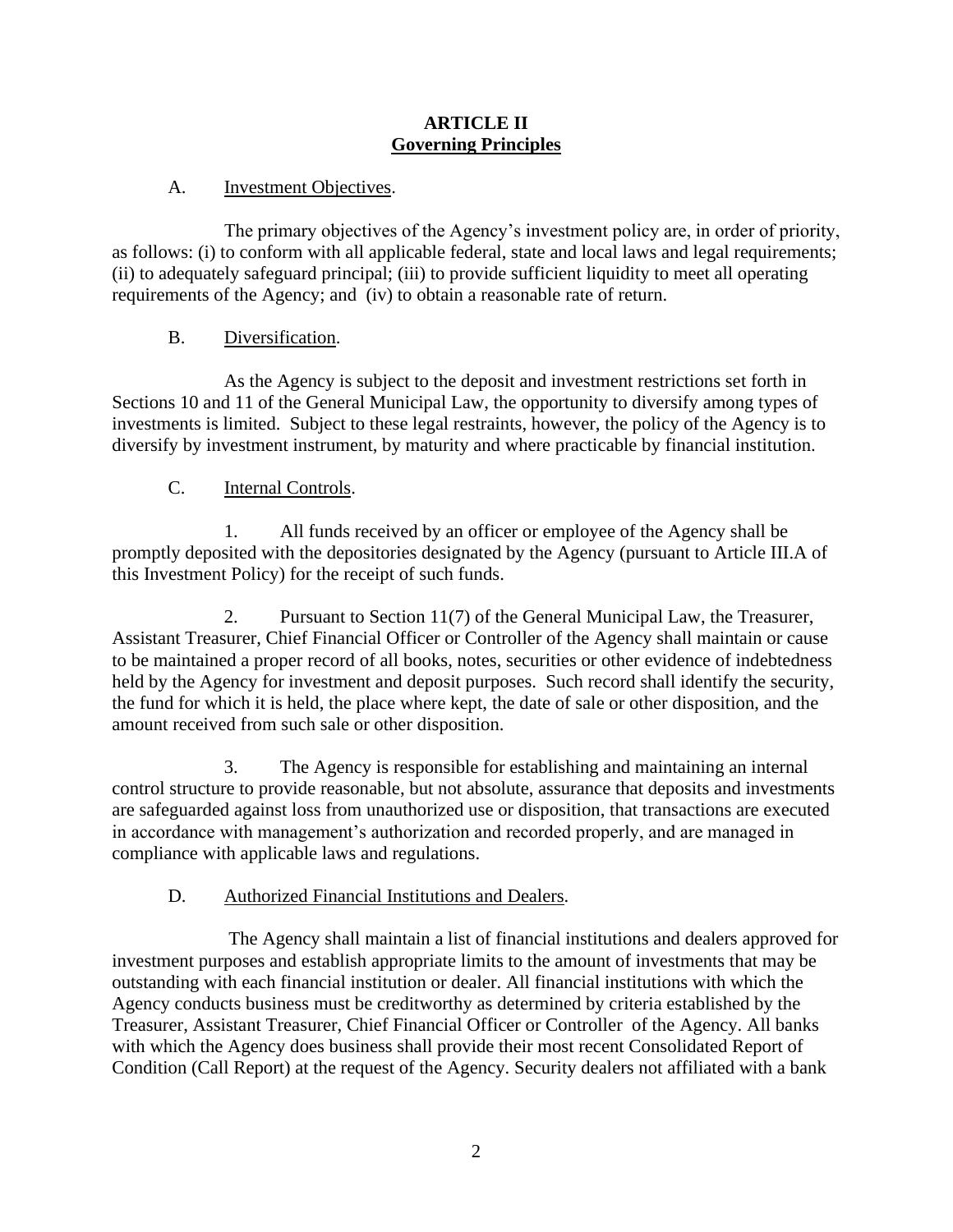shall be required to be classified as reporting dealers affiliated with the New York Federal Reserve Bank, as primary dealers.

## E. Purchase of Investments.

The Agency may contract for the purchase of investments directly, including through a repurchase agreement, from an authorized trading partner. All purchased obligations, unless registered or inscribed in the name of the Agency, shall be purchased through, delivered to, and held in the custody of a bank or trust company. Such obligations shall be purchased, sold or presented for redemption or payment by such bank or trust company only in accordance with prior written authorization from the officer authorized to make the investment. All such transactions shall be confirmed in writing to the Agency by the bank or trust company shall be held pursuant to a written custodial agreement as described in Article IV.C.2 of this Policy.

## F. Repurchase Agreements.

The Agency may enter into repurchase agreements subject to the following restrictions:

1. All repurchase agreements must be entered into subject to a Master Repurchase Agreement.

2. Trading partners are limited to commercial banks or trust companies authorized to do business in New York State and primary reporting dealers.

3. Obligations shall be limited to obligations of the United States of America and obligations guaranteed by agencies of the United States of America.

4. No substitution of securities will be allowed.

5. Obligations purchased pursuant to a repurchase agreement shall be held by a custodian other than the trading partner, pursuant to a written custodial agreement that complies the terms of Article IV.C.2 of this Policy.

## **ARTICLE III Investments**

## A. General Policy.

It is the general policy of the Agency that funds not required for immediate expenditure shall be invested as described in Article III.B below. Investments shall be made with judgment and care, under circumstances then prevailing, which persons of prudence, discretion and intelligence exercise in the management of their own affairs, not for speculation, but for investment, considering the safety of the principal as well as the probable income, net of fees, to be derived.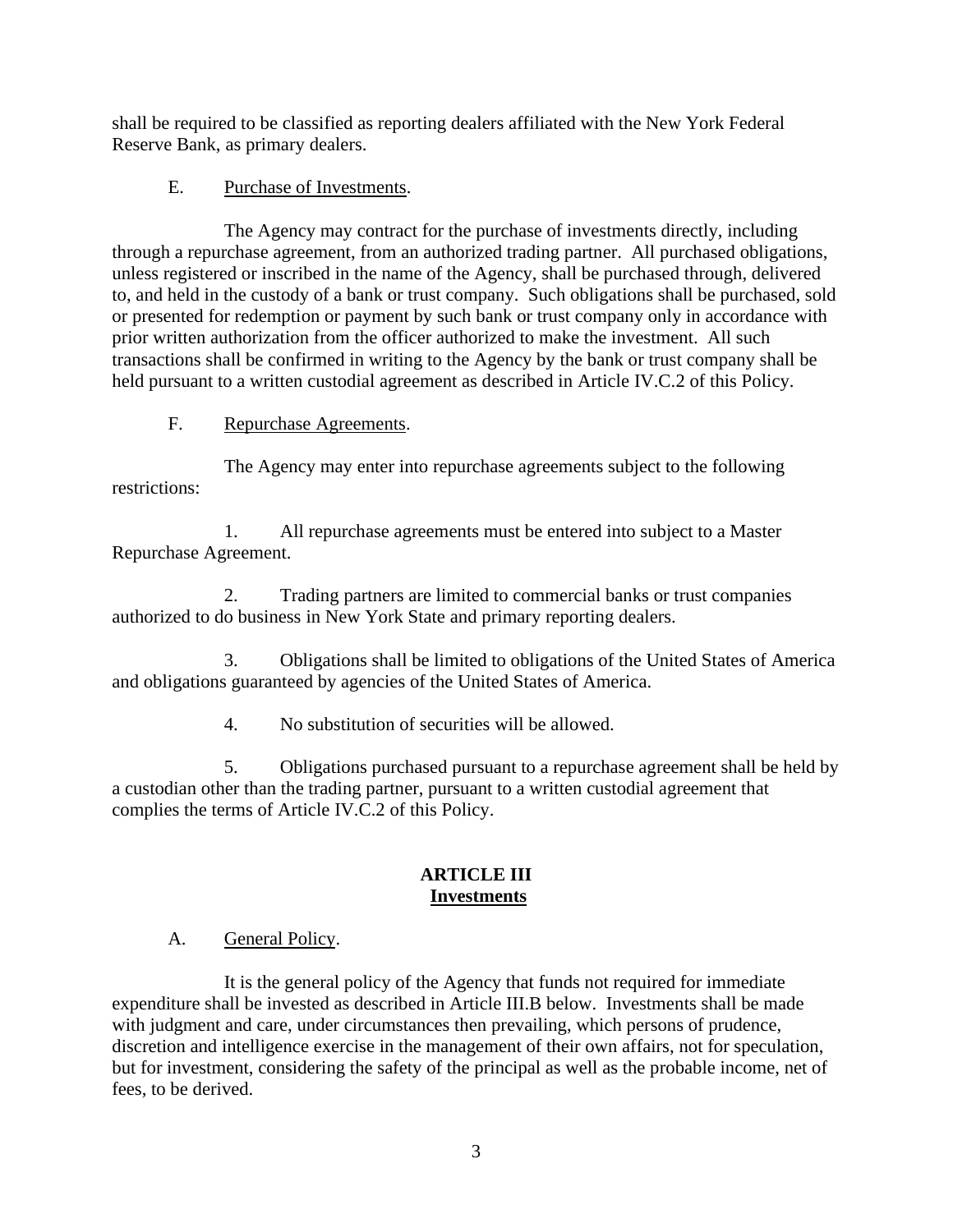## B. Permitted Investments.

The Treasurer, Assistant Treasurer, Chief Financial Officer and/or Controller are authorized to invest funds not required for immediate expenditure in the following investments permitted under Section 11 of the General Municipal Law:

1. Special time deposit accounts in, or certificates of deposit issued by any commercial bank or trust company that is located in and authorized to do business in New York State, provided that such deposit account or certificate of deposit is secured in the same manner as provided in Article IV.B of this Investment Policy and is payable within such time as the proceeds shall be needed to meet expenditures for which the funds were obtained;

2. Obligations of the United States of America;

3. Obligations guaranteed by agencies of the United States of America where the payment of principal and interest are guaranteed by the United States of America;

4. Obligations of the State of New York; and

5. Such other obligations as may be permitted under Section 11 of the General Municipal Law.

All investments as provided in Sections B(2) through B(5) of this Article shall be payable or redeemable at the option of the Agency within such times as the proceeds will be needed to meet expenditures for purposes for which the moneys were provided and, in the case of obligations purchased with the proceeds of bonds or notes, shall be payable or redeemable at the option of the Agency within two years of the date of purchase, and comply with such other requirements as set forth in Section 11 of the General Municipal Law.

## **ARTICLE IV Deposits**

A. Designation of Depositories.

The Agency shall, by resolution, designate one or more commercial banks or trust companies for the deposit of Agency funds received by the Agency. Such resolution shall specify the maximum amount that may be kept on deposit at any time with each bank or trust company. Such designations and amounts may be changed at any time by further resolution of the Agency.

B. Collateralization of Deposits.

In accordance with Section 10 of the General Municipal Law, all deposits of the Agency (including certificates of deposit and special time deposits) in excess of the amount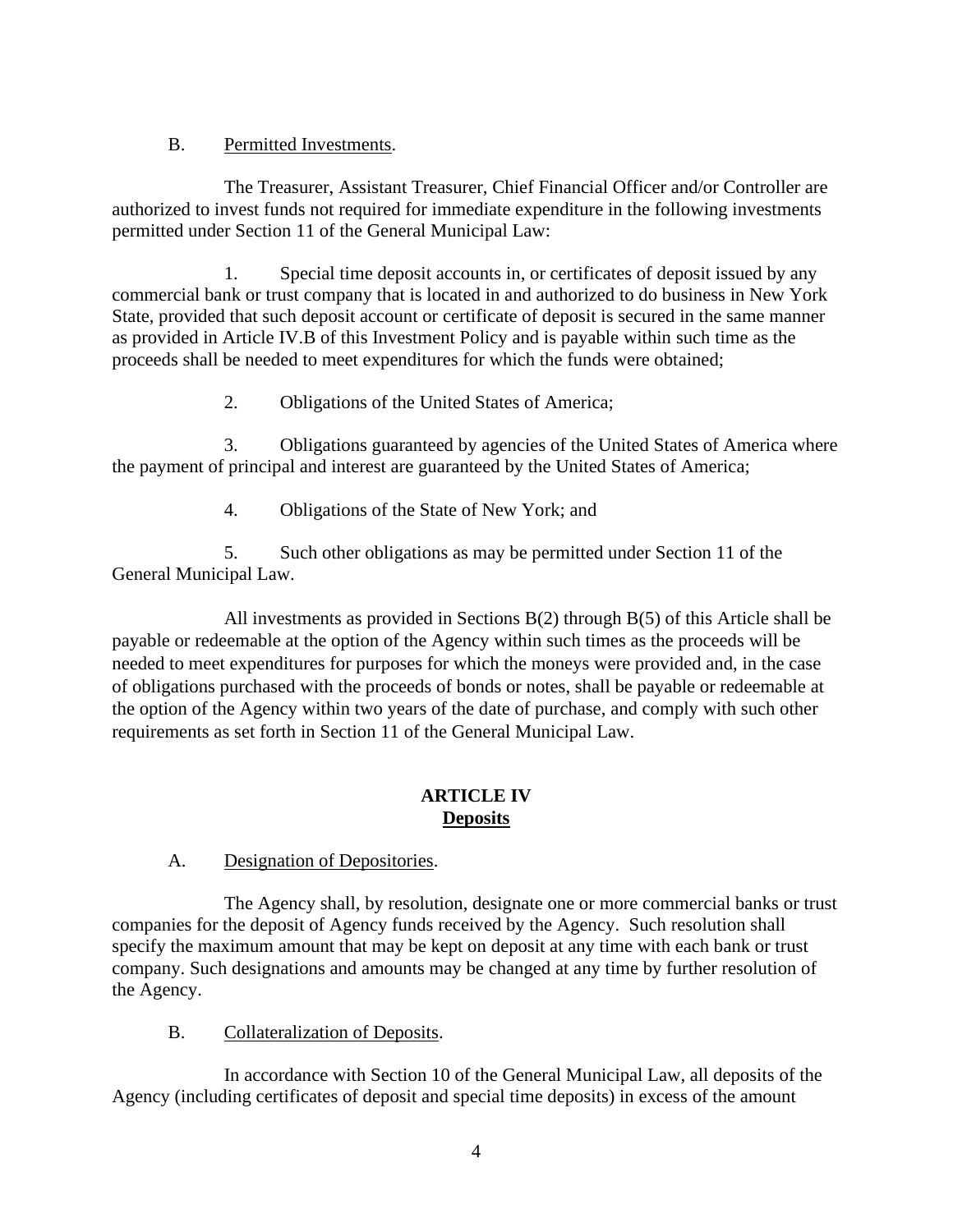insured under the provisions of the Federal Deposit Insurance Act shall be secured as follows:

1. By a pledge of "eligible securities" with an aggregate "market value" as defined by Section 10 of the General Municipal Law, at least equal to the aggregate amount of deposits. A list of eligible securities is attached hereto as Schedule A.

2. By an irrevocable letter of credit issued by a qualified bank (other than the bank with which the money is being deposited or invested) in favor of the Agency for a term not to exceed ninety (90) days with an aggregate value equal to 140% of the aggregate amount of deposits and the agreed upon interest, if any. A qualified bank is one whose commercial paper and other unsecured short-term debt obligations are rated in one of the three highest rating categories by at least one nationally recognized statistical rating organization or by a bank that is in compliance with applicable minimum risk-based capital requirements.

3. By an eligible surety bond payable to the Agency for an amount at least equal to 100% of the aggregate amount of deposits and the agreed upon interest, if any, executed by an insurance company authorized to do business in New York State, whose claims-paying ability is rated in the highest rating category by at least two nationally recognized statistical rating organizations. The terms and conditions of any eligible surety bond shall be subject to Agency Board approval.

4. By a pledge of a pro rata portion of a pool of eligible securities, having in the aggregate a market value at least equal to the amount of deposits from all such officers within the State at such bank or trust company, together with a security agreement from the bank or trust company.

5. By an irrevocable letter of credit issued in favor of the Agency by a federal home loan bank whose commercial paper and other unsecured short-term debt obligations are rated in the highest rating category by at least one nationally recognized statistical rating organization, as security for the payment of 100% of the aggregate amount of the deposits and the agreed upon interest, if any.

# C. Safekeeping and Collateralization.

Eligible securities used for collateralizing deposits shall be held by the depository and/or third party bank or trust company subject to security and custodial agreements as described below.

1. *Security Agreement Requirements*. The security agreement shall provide that eligible securities are being pledged to secure Agency deposits together with agreed upon interest, if any, and any costs or expenses arising out of the collection of such deposits upon default. It shall also provide the conditions under which the securities may be sold, presented for payment, substituted or released and the events which will enable the Agency to exercise its rights against the pledged securities. In the event that the securities are not registered or inscribed in the name of the Agency, such securities shall be delivered in a form suitable for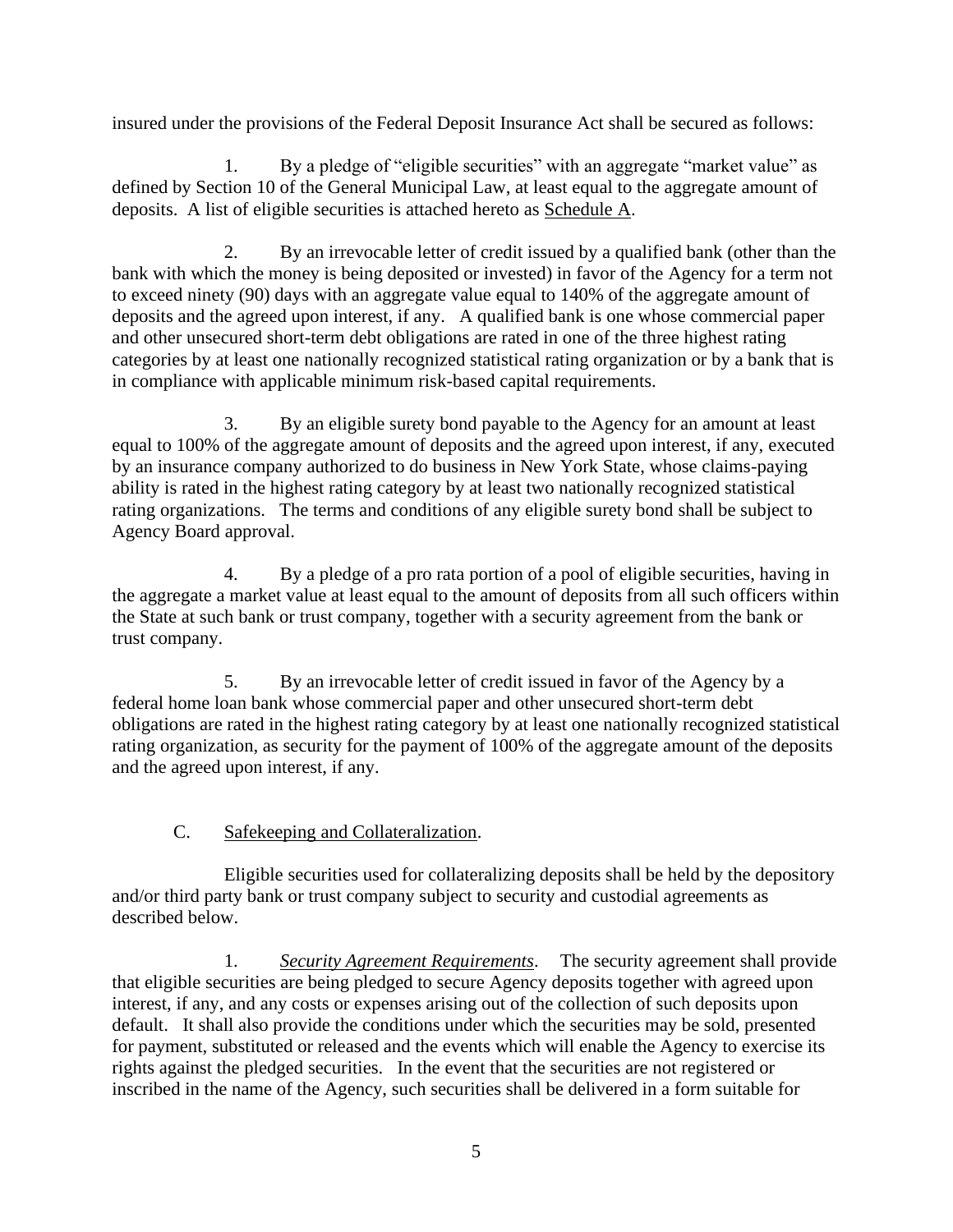transfer or with an assignment in blank to the depository or its custodial bank.

2. *Custodial Agreement Requirements*. The custodial agreement shall provide that securities held by the bank or trust company, as agent of and custodian for the Agency, will be kept separate and apart from the general assets of the custodial bank or trust company and will not, in any circumstances, be commingled with or become part of the backing for any other deposit or other liabilities. The custodial agreement should also describe that the custodian shall confirm the receipt, substitution or release of the securities. The custodial agreement shall provide for the frequency of revaluation of eligible securities and for the substitution of securities when a change in the rating of a security may cause ineligibility. Such agreement shall include all provisions necessary to provide the Agency a perfected interest in the securities and may include such other terms as the Agency Board deems necessary.

#### **ARTICLE V Monitoring and Reporting Obligations**

The following monitoring and reporting procedures shall be applicable in connection with the deposit and investment of funds subject to this Investment Policy:

## A. Monthly Monitoring.

Each cash and investment account statement will be reviewed and reconciled on a monthly basis. The Treasurer, Assistant Treasurer, Chief Financial Officer or Controller will review each account reconciliation for accuracy and will investigate any unusual items noted.

## B. Monitoring and Reporting.

Pursuant to Section 2925(5) of the Public Authorities Law, the Treasurer, Assistant Treasurer, Chief Financial Officer or Controller of the Agency shall present a report at each meeting of the Agency Board of Directors which will include the following information: (i) the cash and investment balances of the Agency; (ii) identification of any new investments since the last report; (iii) information concerning the selection of investment bankers, brokers, agents dealers or auditors since the last report; and (iv) the names of the financial institutions holding Agency deposits;.

## C. Annual Monitoring and Reporting.

1. On an annual basis, the Agency will obtain an independent audit of its financial statements, which shall include an audit of its cash and investments and the Agency's compliance with this Investment Policy. The results of the independent audit shall be made available to the Agency Board at the time of its annual review of this Investment Policy.

2. Pursuant to Section 2925(6) of the Public Authorities Law, Agency staff shall, on an annual basis, prepare and submit for Agency Board approval an investment report which shall include this Investment Policy, amendments to the Investment Policy since the last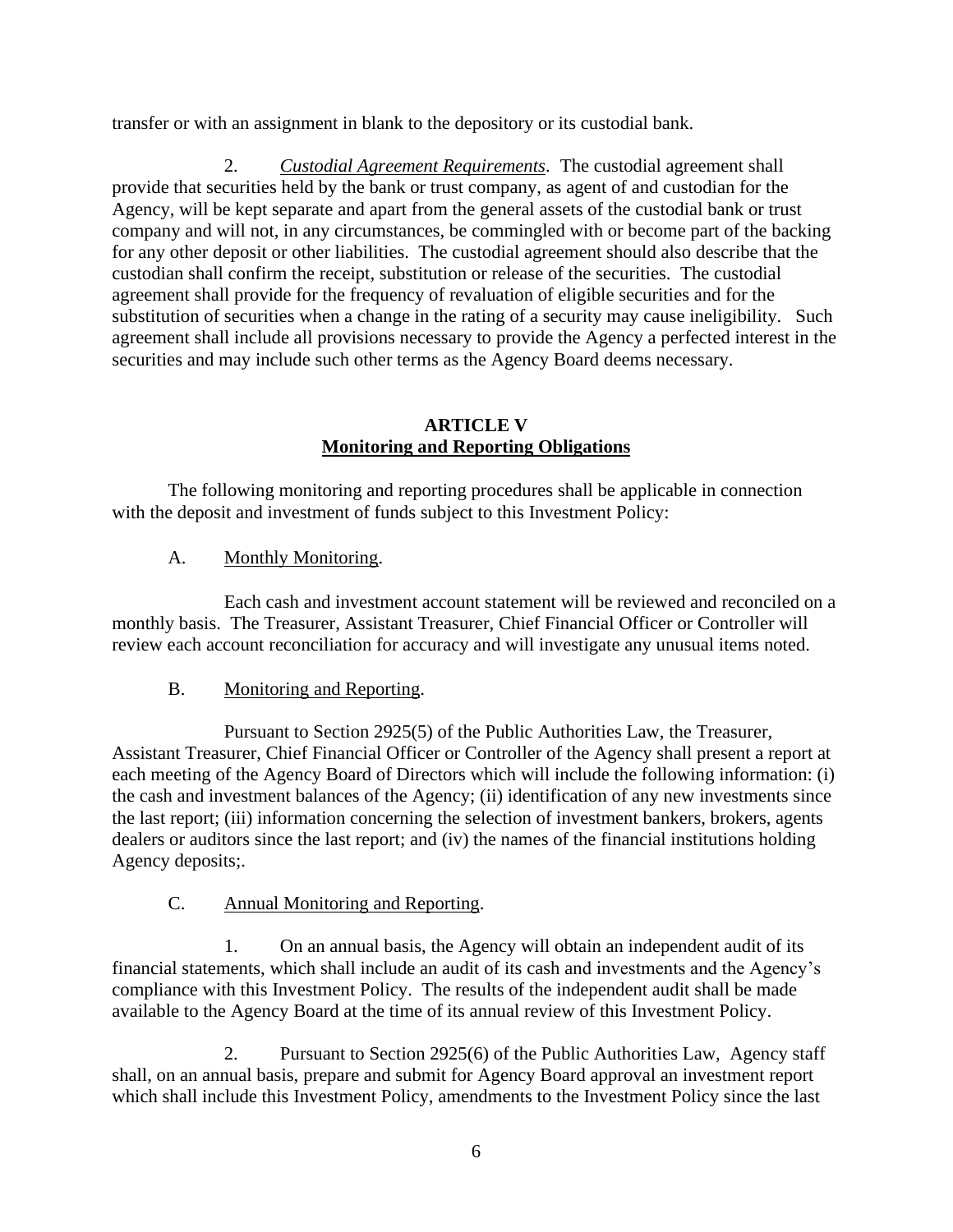investment report, an explanation of the Investment Policy and any amendments, the results of the annual independent audit, the investment income record of the Agency and a list of the total fees, commissions or other charges paid to each investment banker, broker, agent, dealer and advisor rendering investment associated services to the Agency since the last investment report. The investment report will be distributed to those individuals identified in Section 2925(7)(b) of the Public Authorities Law. The Agency shall make available to the public copies of its investment report upon reasonable request therefor.

#### **ARTICLE VI Annual Review**

This Investment Policy shall be reviewed and approved by the Agency Board of Directors on an annual basis.

#### **ARTICLE VIII Savings Clause**

Nothing contained in Section 2925 of the Public Authorities Law shall be deemed to alter, affect the validity of, modify the terms of or impair any contract, agreement or investment of funds made or entered into by the Agency in violation of, or without compliance with the provisions of Section 2925 of the Public Authorities Law.

Re-adopted this 23rd day of March 2022 by the respective Boards of each corporation referenced above.